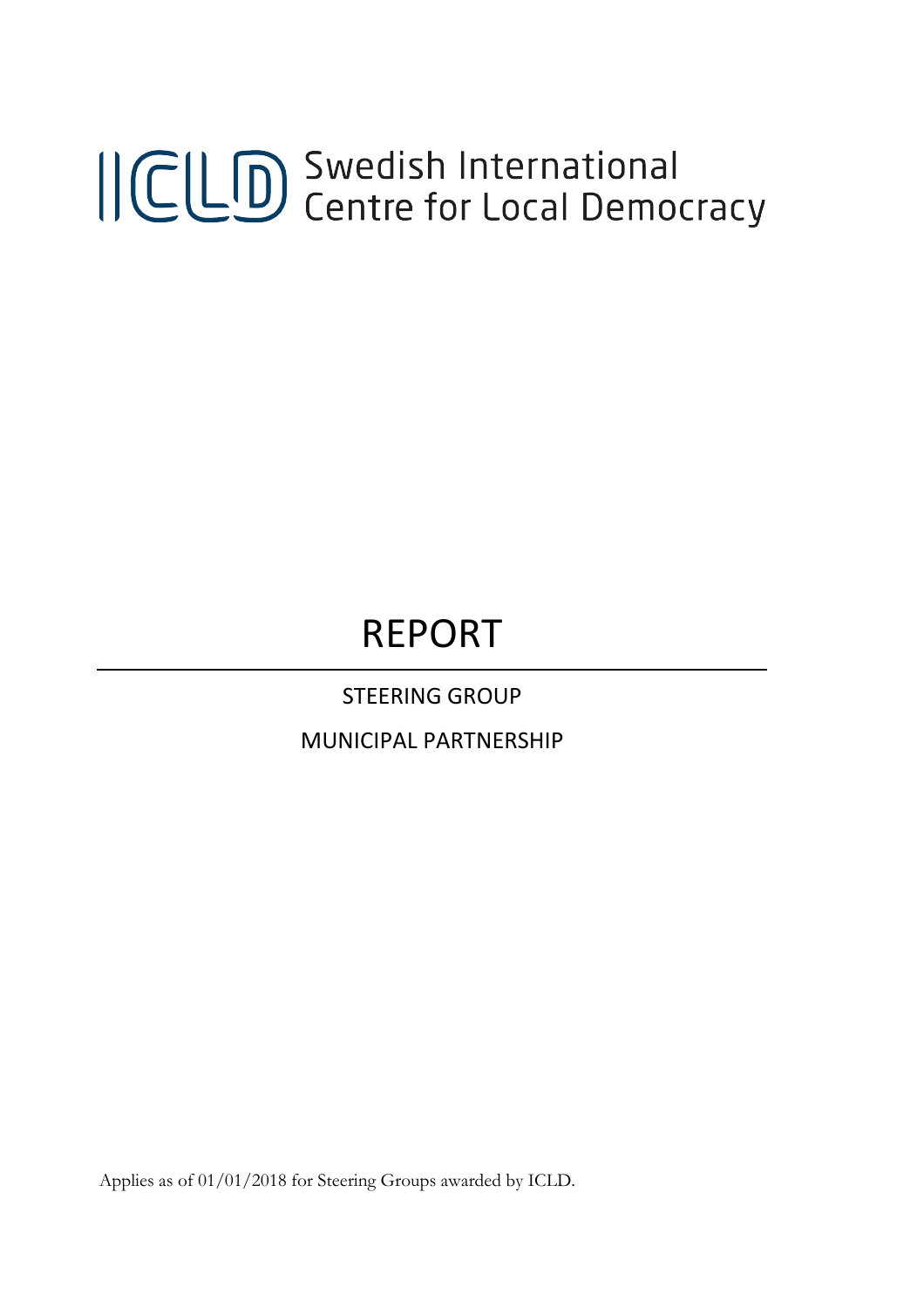*The following requirements for the reporting of funds granted within the scope of a Municipal Partnership are applicable pursuant to agreement between Sida and the International Center for Local Democracy (ICLD).*

#### **General Information**

Steering groups within the Municipal Partnerships which are financed with funds from Sida and arranged by ICLD must be reported on before a subsidy is paid out to the Swedish partner which has reached agreement with ICLD.

The report must follow the instructions below and the budget which has been granted and which was included in the decision.

The ICLD's overall objective is to promote the development of sustainable democracy at local and regional levels. A municipal partnership shall contribute to increased citizen influence. This can be by strengthening local governments within one or more of the following core areas:

- Equity/inclusion
- Participation
- Transparency
- Possibility to demand accountability

Read more here:<https://icld.se/static/files/new-results-framework-1-january-2016.pdf>

The ICLD Municipal Partnership Programme also contributes to the 2030 Agenda for Sustainable Development and its Global Goals, that aim to end all forms of poverty.

The Agenda 2030 Global Goals are universal, inclusive and indivisible. Furthermore, they recognize that ending poverty must go hand-in-hand with strategies that, amongst other things, achieve gender equality and empower all women and girls and promote human rights.

#### **Report content**

Write your answer beneath each question. If you refer to and include appendices, you must still provide your answer beneath each question.

**1. Reference number and participating parties.** Always refer in all correspondence to the reference number the Steering Group received from ICLD.

#### $2015 - 0016$

This is a partnership project between Chinsali municipality, Zambia and Piteå municipality, Sweden

**2. Coordinator -** State name, address, telephone number, and e-mail address of those responsible in both countries.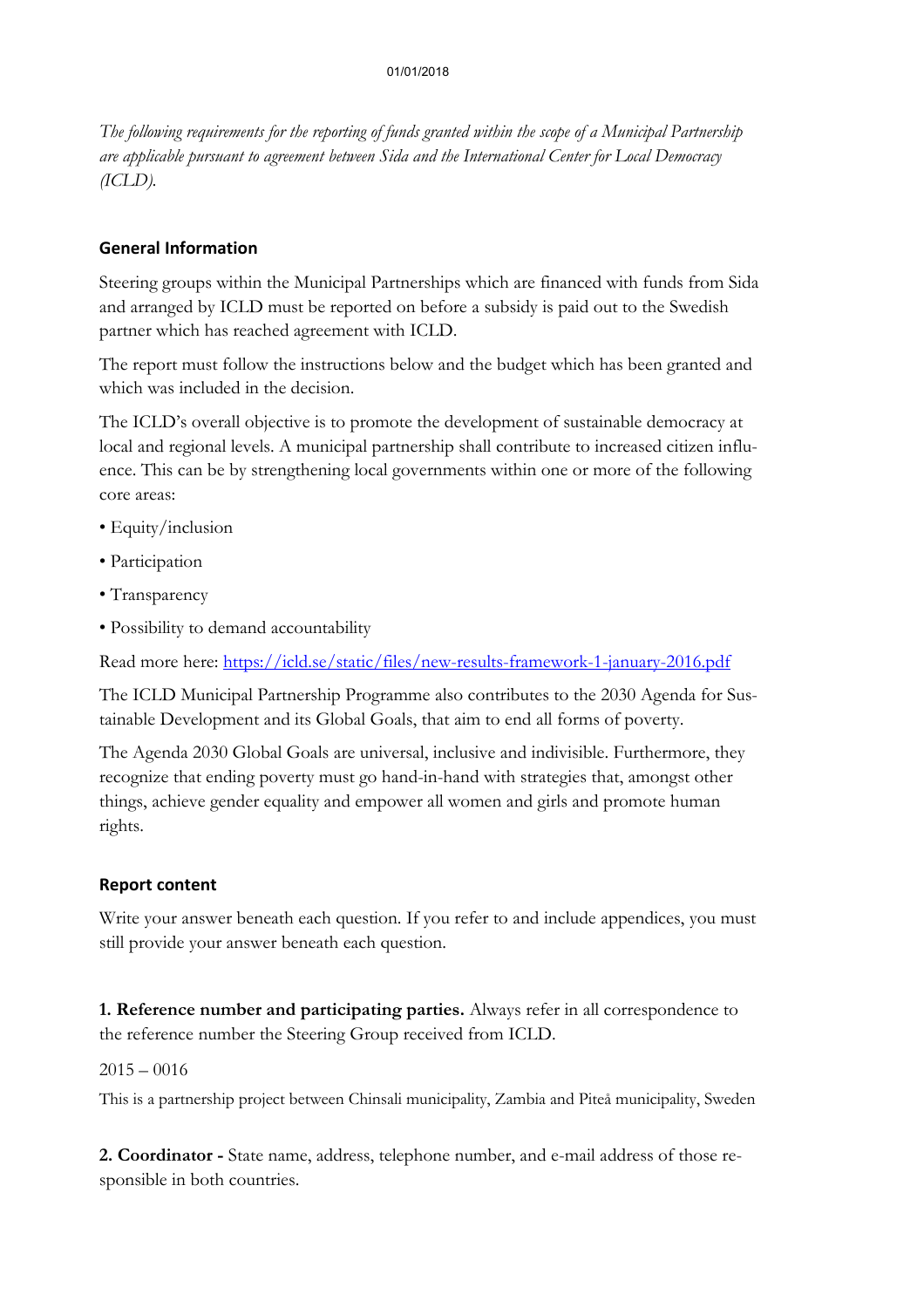Vera Renberg Piteå kommun 941 85 Piteå tel 0911-696971 Fax 0911 19928

Mary Sinkala Chinsali Municipal Council, PO Box 480099, telefon; 260 966 922223, Fax: +260 214 56 50 27

**3. Summary in English and Swedish –** About 15 lines on the Steering Group -- activities, results and conclusions.

The steering group has been active throughout the project. There has been changes of persons in both groups of both elected officials and officials, due to different reasons. In Chinsali, there has been a change of politicians as there has been an election. Also officials has changed as they have been transferd to other cityes. In Piteå, there has been changes due to retiemnts and people changing jobs.

Two steering group meetings has been held each year, one/year in each country. The hosting municipality has chaird the meetings. On the agenda has been information of progress in the project or issues connected to the aim of the project, dialogs on current questions, budget issues and decitions for coming activities.

**4. Background – Briefly describe the background of the partnership** (must relate to the background text in the application).

Chinsali is part of SymbioCities and was invited to Sweden for a one-month study tour. During the tour, ICLD arranged a mini-matching activity in Kiruna in September 2013 where Piteå participated. We met and during the "speed-dating", we became interested of working together with a focus on development of local democracy. An inception phase was approved and in March and May 2014, delegations with both politicians and officials visited each other. During these visits, we were convinced that we wanted to be in a partnership program together and that we both would benefit from cooperation. The formal decision in Sweden was taken by the Chief executive committee and in Chinsali within the body of the municipal counsellors. In September 2014 one representative from Piteå (project leader) and two from Chinsali (town clerk and head of environment and social services) met for 4 days in Lusaka writing the proposal together and submitted to the politicians for approval.

#### **5. Results**

a) Describe the extent to which the Steering Group was able to support the Project(s) in one or more of the four ICLD core areas. For example, support refers to new or developed policies/expression of will/decisions/steering documents in the international partner municipality:

- Equity/inclusion
- Participation
- Transparency

The whole group of councillars in Chinsali has taken part of workshops in the field of equality, citizens dialog and locac democracy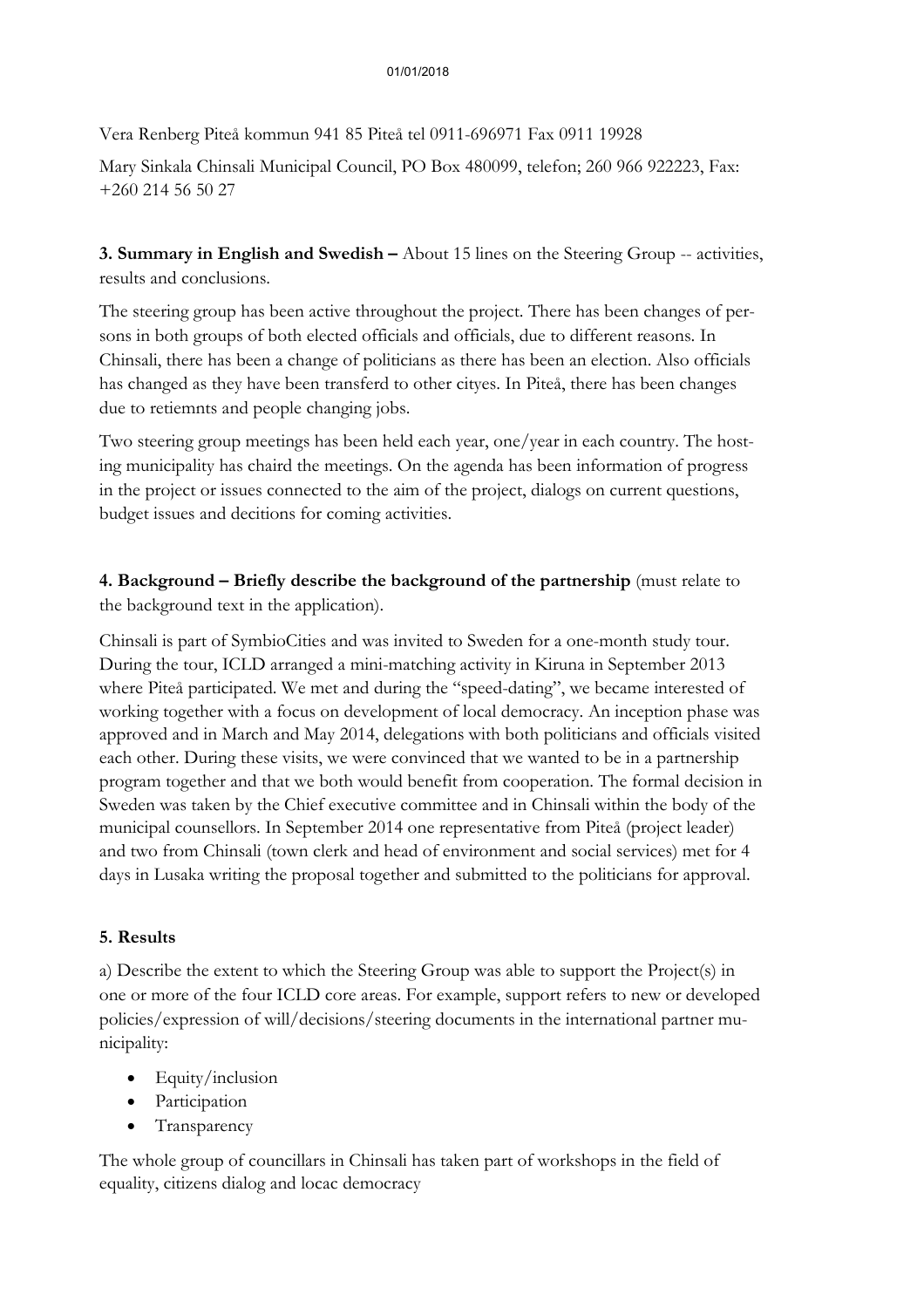#### 01/01/2018

The discussions were intense and the conclutions taken there was a will to keep on working with values was:

Decentralization - politicians are here for the citizens. Connected to this we have an aim to put an work to enlarge the number of WDC:s Ward Development Committees in Chinsali as there are only four today.

Frequent meetings with citycenz – to listen to needs and ideeas.

Consultation. Take decitions in the City Council based on comments from the citizans.

• Possibility to demand accountability

b) If possible, provide concrete examples of what took place on an organisatory level.

c) Estimate the extent to which you believe the partnership has contributed to increased awareness of one or more of the ICLD core areas within the international partner organisation. 0 corresponds to unchanged awareness and 5 to high awareness.

- Equity/inclusion 5
- Participation 4, 5
- Transparency 3, 5
- Possibility to demand accountability 2, 5

Where possible, provide examples that can describe the above, for example the development of values, newly established codes, policies etc.

d) Were there any unexpected results that arose from the Steering Group's work? If so, which?

No.

e) Describe how the Steering Group has worked to guarantee the integration of gender equality, environmental and human rights into each project.

Gender equality has been an issue in dialogs, information and workshops.

Environmental issues has mostly been connected to the work to establish the Waste management group. The steering group has made study visits in both countries to learn about this metter.

### **6. Support, quality assurance and management of the partnership**

a) Describe the internal anchoring process. Who in the municipalities has been involved, how has knowledge of the partnership been spread, who has made decisions in regards to the partnership, what parts of the municipality are involved in the partnership?

In both municipalities the politicians have been important for the internal process. Both politicians and officials have had an understanding of the partnership and of the project obcetives. In the Municipality of Chinsali all the departments were involved such as engeneering, finances, planning, administration and environment. Knowledge of the partnership has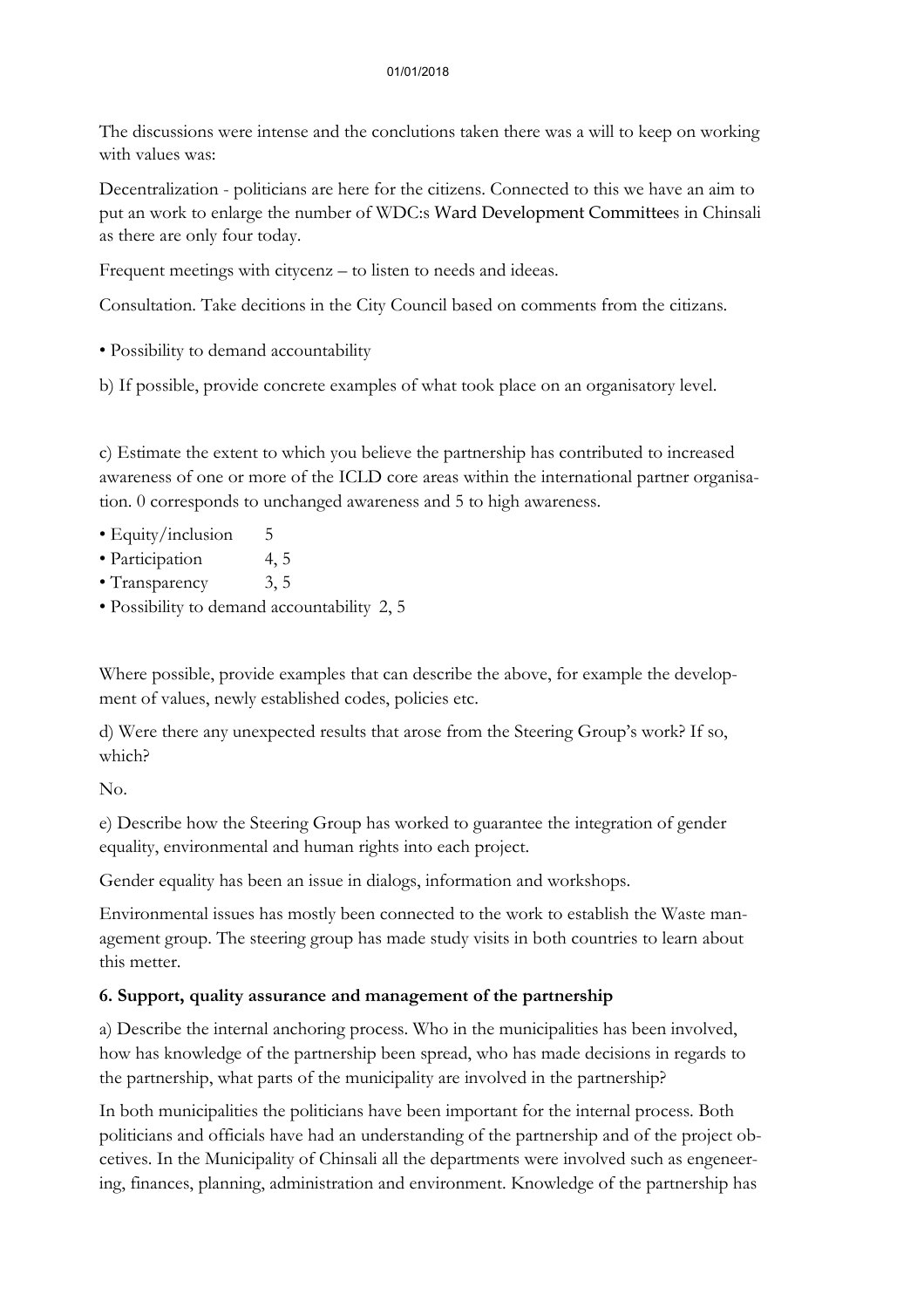been spred through broschyres, meetings, and workshops. Also radioedmission by local radio is used. So also by meetings with chiefs and willage men and willage woman. Also churches has been involved such as UCZ Mission at Lubwa.

b) Describe how the Steering Group has worked to monitor the Project(s)' quality and progression.

Every steering group meeting there has been information given on how the work in the project has progressed. And decitions on continuing work are taken.

In the end of year three evaluations were made in both countries. They are appendix here.

c) Describe how the Steering Group has worked to ensure the partnership has been mutual and based on equal particpation. Remember that it is possible that the partners have gained from the partnership in different ways.

In the he visits in each others countries we have seen to that all participants have taken part, not all have been able to participate every time, but in the long run. It has been important to see and experience how we live to understand the life conditions and to learn how to act.

**7. The Steering Group –** Describe the Steering Group's work - how many meetings, who participated, what has been discussed, and so forth. Please attach notes from these meetings.

There has been two meetings/year. Most of the times all persons is the groups have attended but at times one person has been missing in one group due to illness or cicumstances at work. Notes from all meetings are attached.

#### **8. Risk analysis**

a) Did any of the stated risks arise? How were they managed?

Risks that were stated and that arose:

- High officials in the Municipalitie of Chinsali are employed by the government, which meanthat they can be transferred to any other place with a short notice. The two "drivers" in Chinsali belongs to that category.
- People involved in the project will be transferred or quit.
- Change of councillors.

All this happened, and vere managed by the local project leader by giving information to the new persons and encourageing them to involve in the project. The core groups has been in place and kept the project going.

**9. Economic report -** In relation to the budget as granted and the activities as carried out report both the budget as granted and the actual outcome of the various items, respectively. Use the budget you have been granted, and fill in the outcome in the allotted template.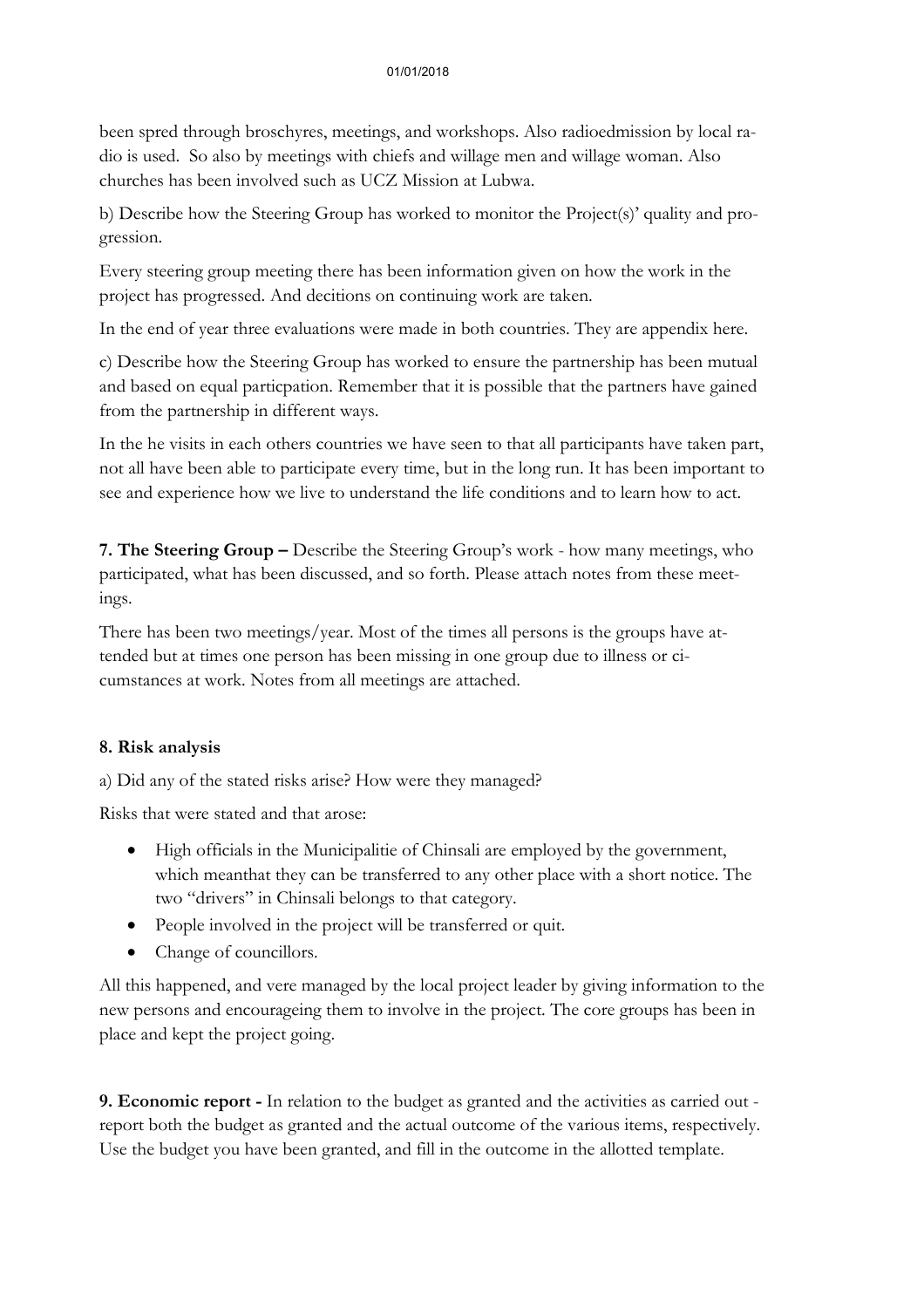Verifications are not to be sent to ICLD, but are to be available in the Swedish organisation's accounts for any later audit. **Costs are to be reported using the ICLD template provided and signed by the head of finance or equivalent.**

- o The costs must be reported exclusive of VAT.
- o Costs of salaries and wages must be reported in the following way: Hourly rate=monthly salary/165+ PO-supplement (national insurance contributions). Use the designated ICLD form template for reporting of costs of salaries and wages.

This is done.

**10. Payment -** State into which bank account the funds are to be deposited.

Piteå kommun plusgiro 12 72 30-1 Nordea

**11. International partner financial/resource contribution -** State what resources - personnel, collateral costs such as offices, interpreters, transportation, room and board, etc. the international partner has contributed during the project.

Mostry personel resorses from different oficies in the municipality. Persons vith different verified proffessions as the environment area, fysics planners and social workers.

**12. The international partner's approval of the final narrative report and the economic report –** The international partner's project manager, **by signing this report**, approve of both the final **narrative** and **economic** report, submitted to the ICLD by the Swedish partner.

This is done on a separate document.

**13. Contact with ICLD –** How have you experienced contact with ICLD? Is there anything that you think could be improved or perhaps something that was especially valuable?

We have had positive contacts and the officials have been easy to reach.

#### **14. Other**

Is there anything else you would like to submit, such as information about additional funders or if you have plans for continued/extended cooperation?

If so, do you have any idea on potential areas of cooperation (other projects) or a time perspective? Do you plan to submit any new application during the coming year?

We have made a application to ICLD of a project of three years to continue this cooperation as is has been successful and have had good results as is described in the report of the project.

------------------------------------------------------------------------------------------------------------------ **The full report is to be submitted by post to ICLD, Box 1125, 621 22 Visby.**